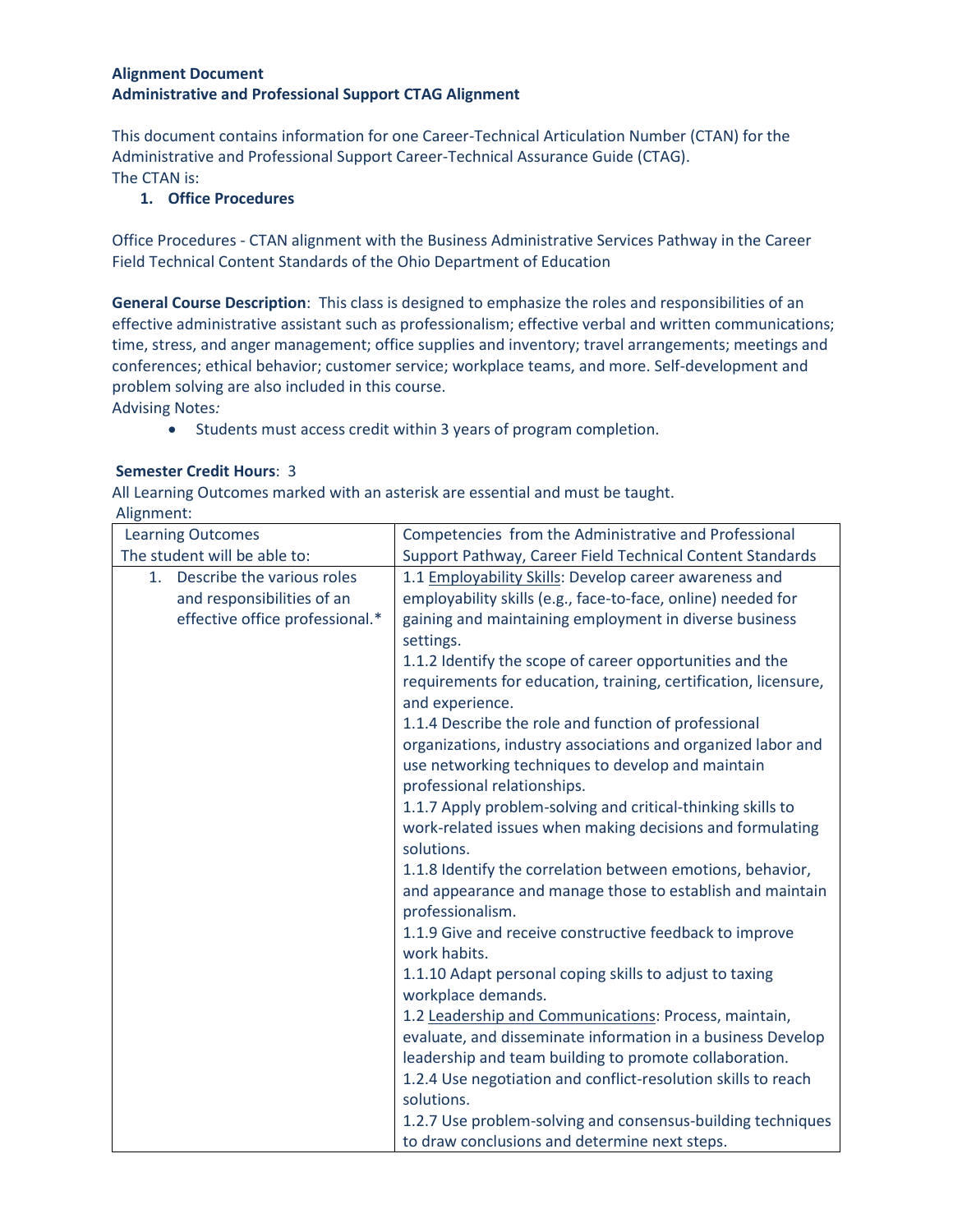| 1.5 Global Environment: Evaluate how beliefs, values,         |
|---------------------------------------------------------------|
| attitudes, and behaviors influence organizational strategies  |
| and goals.                                                    |
| 1.5.3 Use cultural intelligence to interact with individuals  |
| from diverse cultural settings.                               |
| 1.5.4 Recognize barriers in cross-cultural relationships and  |
| implement behavioral adjustments.                             |
|                                                               |
|                                                               |
| 1.8 Operations Management: Plan, organize, and monitor an     |
| organization or department to maximize contribution to        |
| organizational goals and objectives                           |
| 1.8.3. Analyze the performance of organizational activities   |
| and reallocate resources to achieve established goals.        |
| 1.8.4. Identify alternative actions to take when goals are    |
| not met (e.g., changing goals, changing strategies,           |
| efficiencies).                                                |
| 3.1 Customer Relations: Apply techniques, strategies and      |
| tools to develop, maintain and grow positive internal and     |
| external customer, or client, relationships.                  |
| 3.1.1 Explain the nature of positive customer or client       |
| relations and their role in keeping customers, and describe   |
| the importance of meeting and exceeding customer              |
| expectations.                                                 |
| 3.1.2 Compare the cost to acquire customers with the cost to  |
| maintain customers, and explain how these costs impact        |
|                                                               |
| business strategy and influence which customers to maintain.  |
| 3.1.3 Apply a customer-service mindset in a culturally        |
| appropriate manner (e.g., respond to customer inquiries;      |
| reinforce service through effective, ongoing communication).  |
| 3.1.4 Build rapport with customers and use this rapport to    |
| inform customers about company policies, consequences of      |
| noncompliance with recommendations or requirements and        |
| service or account terminations.                              |
| 3.1.5 Maintain confidentiality or privacy of internal and     |
| external customers.                                           |
| 3.1.6 Reinforce company's image and culture to exhibit the    |
| business's brand promise.                                     |
| 3.1.7 Describe the scope of customer-relationship             |
| management to show its contribution to business.              |
| 4.3 Compliance: Develop compliance systems, processes and     |
| procedures used to manage compliance risk across an           |
| organization.                                                 |
| 4.3.6 Analyze existing policies, procedures, and documents to |
| ascertain compliance with regulatory requirements (e.g.,      |
|                                                               |
| Centers for Medicare and Medicaid Services [CMS], Health      |
| Insurance Portability and Accountability Act [HIPAA]) and     |
| self-regulatory guidelines.                                   |
| 4.3.7 Monitor compliance with organizational or               |
| departmental compliance policies and procedures (e.g.,        |
| continuing education requirements, prevention of fraudulent   |
| practices, record falsification or alteration, patient or     |
| customer abuse, lack of follow-up).                           |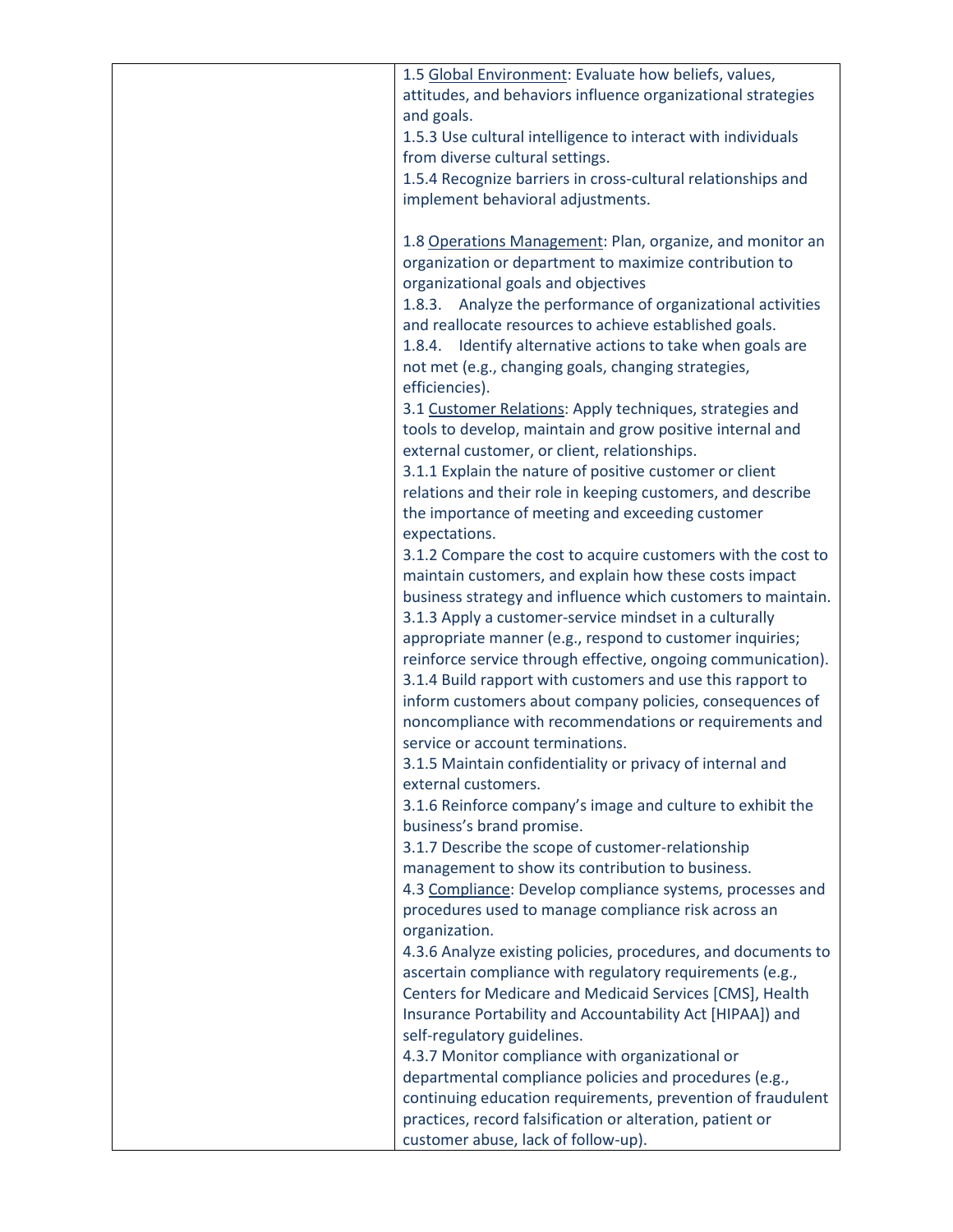| 4.3.8 Identify strategies for managing professional liability    |
|------------------------------------------------------------------|
| and malpractice risks (e.g., incompetent or impaired             |
| physicians, unnecessary procedures, patient or customer          |
| misconduct, service or medical errors, lack of training, poor    |
| documentation).                                                  |
| 6.2 Information Management: Institute and evaluate               |
| information management tools, policies, procedures and           |
| strategies to achieve business unit and organizational goals.    |
| 6.2.2 Manage business records to maintain needed                 |
| documentation (e.g., routing orders, tracking shipments,         |
| expense reports, healthcare data, customer data, budget          |
| data, quality data, human resources data).                       |
| 6.2.3 Monitor and audit internal records.                        |
| 6.2.4 Identify critical artifacts requiring preservation,        |
| establish retention guidelines, and archive information          |
| according to retention systems and procedures and                |
| regulatory requirements.                                         |
|                                                                  |
| 6.2.5 Select and use tools, systems, and processes to manage     |
| the preparation of documentation for teams and projects in a     |
| cost-effective manner (e.g., agendas, reports, minutes,          |
| training materials, RFPs [Requests for Proposal], process        |
| analysis charts, and diagrams).                                  |
| 6.2.10 Identify strategies for integrating technology into       |
| department or enterprise operations.                             |
| 6.4 Knowledge Management: Apply systems, strategies, and         |
| practices to share, organize, store, analyze, and facilitate the |
| use of a business's insights, processes, procedures, and         |
| experiences as a strategic asset.                                |
| 6.4.3 Select and implement offline tools and techniques to       |
| gather, document and organize the knowledge residing with        |
| employees across the organization (e.g., relational networks,    |
| brainstorming, learning, and idea capture, peer assist,          |
| learning reviews, storytelling, collaborative physical           |
| workspace, knowledge cafés, communities of practice).            |
| 6.4.4 Select and apply online networks and tools to              |
| disseminate knowledge and effective practices (e.g.,             |
| document libraries, Wikis, blogs, social networking sites or     |
| services, knowledge clusters, expert locators, collaborative     |
| virtual workspaces, interfaces).                                 |
| 6.7 Talent Onboarding and Development: Apply strategies,         |
| policies, and procedures to orient new hires and provide         |
| growth opportunities to engage new and existing union and        |
| non-union employees in the workplace.                            |
| 6.7.2 Conduct human resources onboarding activities (e.g.,       |
| employment eligibility verification [I-9 form], tax paperwork,   |
| contracts, benefit plans, policy orientation).                   |
| 6.7.3 Orient talent to organizational culture, values, and       |
| norms using appropriate techniques (e.g., coaching or            |
|                                                                  |
| mentoring, cross-departmental networking, toolkits,              |
| training).                                                       |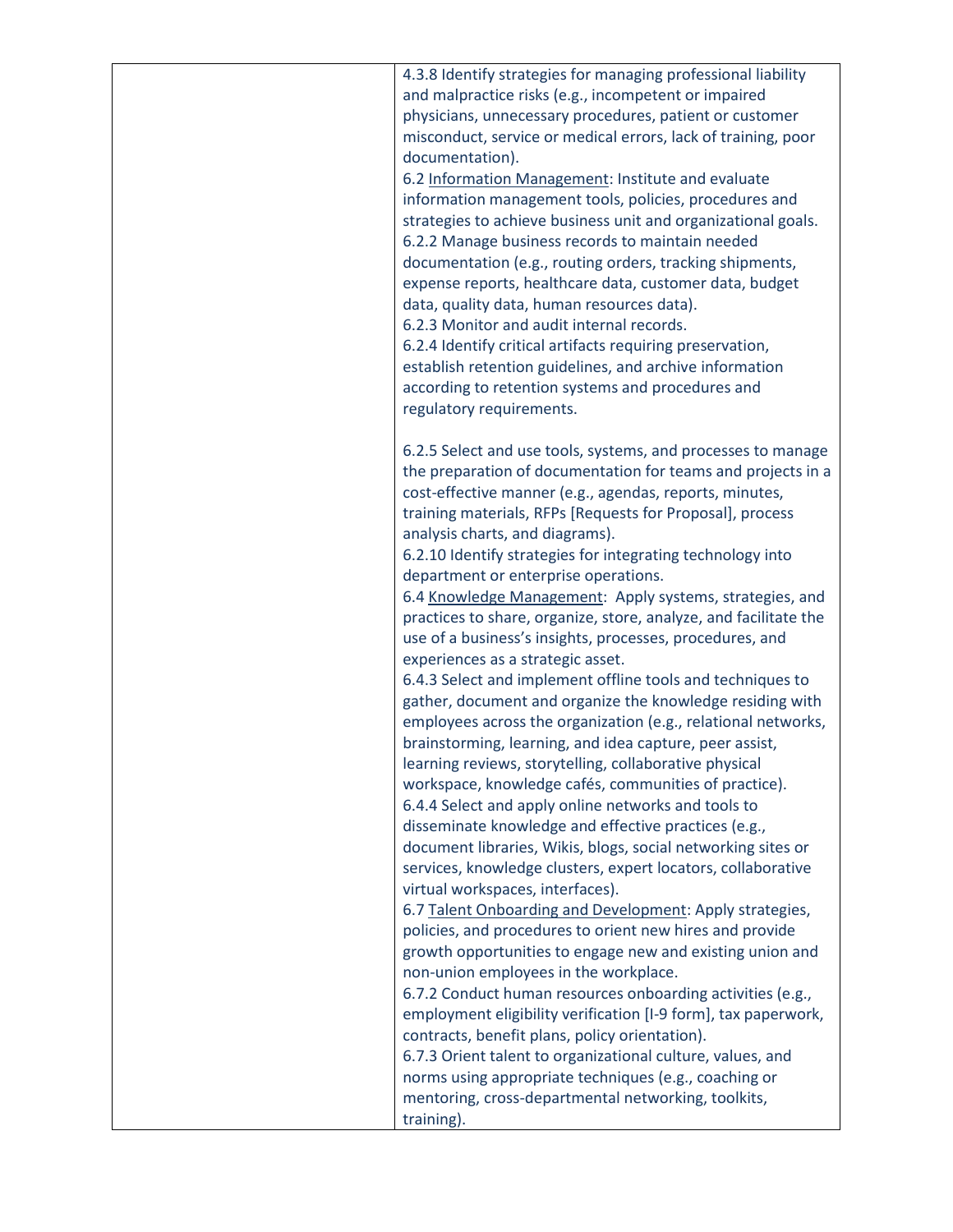| 6.10 Human Resources Operations: Develop, implement, and<br>evaluate the day-to-day policies, procedures, and activities |
|--------------------------------------------------------------------------------------------------------------------------|
| that are used to ensure efficient, effective human resources                                                             |
| management.                                                                                                              |
| 6.10.2 Process human-resource compliance paperwork, and<br>complete required reporting (e.g., workers' compensation      |
| claims, Occupational Safety and Health Administration                                                                    |
| [OSHA] documents, employment documents, fair medical<br>leave, disability, unemployment).                                |
| 7.5 Facilities Management: Plan, maintain, and monitor                                                                   |
| property and equipment to facilitate ongoing business<br>activities                                                      |
| 7.5.1 Identify routine activities for maintaining, disposing,                                                            |
| retiring, and replacing business facilities and equipment.                                                               |
| 8.1 Business Process Analysis: Conduct business process                                                                  |
| analysis to identify, analyze, and solve business problems and                                                           |
| improve process performance.                                                                                             |
| 8.1.2 Document the process activities, records or information                                                            |
| and systems involved in business activities (e.g., developing                                                            |
| new products, acquiring new customers, producing inventory                                                               |
| for sale, selling goods and services, managing people).                                                                  |
| 8.1.3 Identify process requirements and performance<br>expectations.                                                     |
| 8.1.4 Identify measurements and metrics for evaluating                                                                   |
| process effectiveness and efficiency.                                                                                    |
| 8.3 Project Management: Plan, manage, monitor, control                                                                   |
| projects to improve workflow, minimize costs, and achieve                                                                |
| intended project outcomes using planning and project-                                                                    |
| management tools                                                                                                         |
|                                                                                                                          |
| 8.3.4 Document, sequence, allocate, and schedule activities                                                              |
| to facilitate on-time and on-budget completion of project by                                                             |
| qualified resources.                                                                                                     |
| 9.4 Internal Controls: Establish suitable internal controls to                                                           |
| ensure the proper recording and reporting of transactions in                                                             |
| compliance with applicable standards.                                                                                    |
| 9.4.1 Describe the impact of financial reporting and internal                                                            |
| control regulations on control requirements (e.g., Sarbanes-<br>Oxley Act of 2002, Dodd-Frank Wall Street Reform Act,    |
| Model Audit Rule, Government Accountability Standards).                                                                  |
| 9.4.4 Develop and implement internal control procedures                                                                  |
| (e.g., cash controls, inventory controls, payroll controls, plant                                                        |
| asset controls, data protection, personal information                                                                    |
| controls).                                                                                                               |
| 9.4.5 Inspect and ensure the continued functioning of                                                                    |
| internal controls.                                                                                                       |
| 9.5 Financial Accounting: Track, record, and summarize                                                                   |
| financial transactions to enable accurate reporting of                                                                   |
| financial activity to external parties                                                                                   |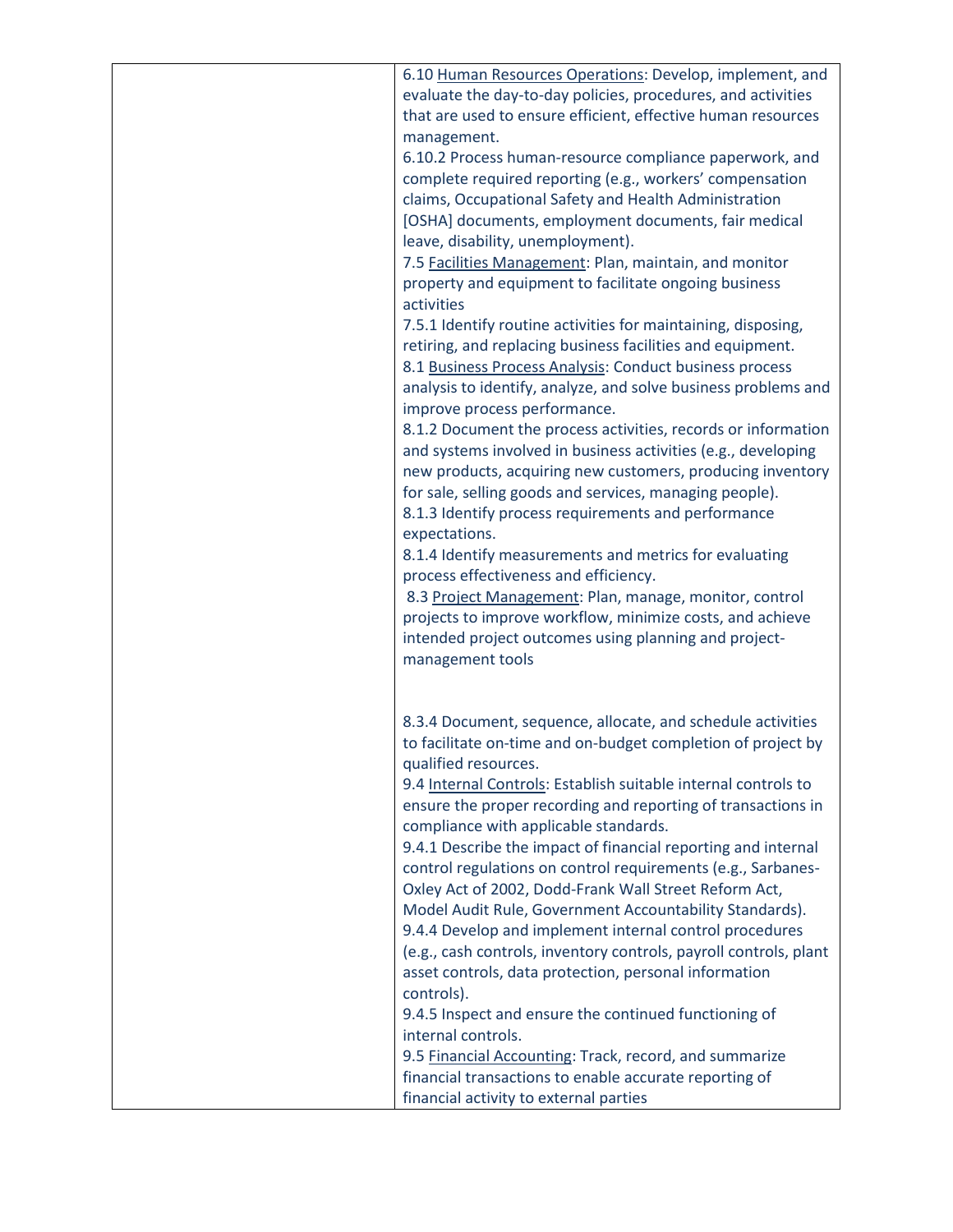|                                                                                                                     | 9.5.11 Perform procedures to validate accuracy of accounting<br>data, to identify errors and to make corrections (e.g., review<br>trial balance, reconcile cash, proof ledgers, count inventory).<br>9.5.14 Identify and preserve accounting information in<br>compliance with regulations and policies.                                                                                                                                                                                                                                                                                                                                                                                                                                                                                                                                                                                                                                                                                                                                                                                                                                                                                                                                                                                                                                                                                                                                                                                                                                                                                                                                                                                                                                                                                          |
|---------------------------------------------------------------------------------------------------------------------|---------------------------------------------------------------------------------------------------------------------------------------------------------------------------------------------------------------------------------------------------------------------------------------------------------------------------------------------------------------------------------------------------------------------------------------------------------------------------------------------------------------------------------------------------------------------------------------------------------------------------------------------------------------------------------------------------------------------------------------------------------------------------------------------------------------------------------------------------------------------------------------------------------------------------------------------------------------------------------------------------------------------------------------------------------------------------------------------------------------------------------------------------------------------------------------------------------------------------------------------------------------------------------------------------------------------------------------------------------------------------------------------------------------------------------------------------------------------------------------------------------------------------------------------------------------------------------------------------------------------------------------------------------------------------------------------------------------------------------------------------------------------------------------------------|
| 2.<br>Develop effective verbal and<br>written communication<br>techniques appropriate for<br>diverse environments.* | 1.2 Leadership and Communications: Process, maintain,<br>evaluate, and disseminate information in a business; develop<br>leadership and team building to promote collaboration.<br>1.2.3 Identify and use verbal, nonverbal, and active listening<br>skills to communicate effectively.<br>1.2.5 Communicate information (e.g., directions, ideas,<br>vision, workplace expectations) for an intended audience and<br>purpose.<br>1.2.11 Write professional correspondence, documents, job<br>applications and résumés.<br>1.2.12 Use technical writing skills to complete forms and<br>create reports.<br>1.5 Global Environment: Evaluate how beliefs, values,<br>attitudes, and behaviors influence organizational strategies<br>and goals.<br>1.5.3 Use cultural intelligence to interact with individuals<br>from diverse cultural settings.<br>1.5.4 Recognize barriers in cross-cultural relationships and<br>implement behavioral adjustments.<br>1.10 Sales and Marketing: Manage pricing, place, promotion,<br>packaging, positioning, and public relations to improve<br>quality customer service.<br>1.10.2. Determine the customer/client needs and identify<br>solutions and potential community resources.<br>3.3 Business Communications Management: Apply strategies<br>and procedures to plan, create, implement, and evaluate<br>internal and external company communications.<br>3.3.1 Identify organizational communication hierarchies, and<br>select the appropriate communication strategy to use for the<br>hierarchy.<br>3.3.2 Explain how the content of written communications<br>(e.g., email, text messages, chats) creates reputational, legal<br>and regulatory exposure for organizations, and describe how<br>to manage the risk individually and collectively. |
|                                                                                                                     | 3.3.7 Develop, implement, monitor and adjust<br>communications plan to meet the information needs of<br>internal and external customers.<br>3.3.8 Collaborate on and aggregate complex internal<br>documents to create a common voice that is vision, mission<br>and brand-consistent.                                                                                                                                                                                                                                                                                                                                                                                                                                                                                                                                                                                                                                                                                                                                                                                                                                                                                                                                                                                                                                                                                                                                                                                                                                                                                                                                                                                                                                                                                                            |
| Demonstrate effective use of<br>3.<br>electronic communications.*                                                   | 1.2 Leadership and Communications: Process, maintain,<br>evaluate, and disseminate information in a business; develop<br>leadership and team building to promote collaboration.<br>1.2.9 Identify advantages and disadvantages involving digital<br>and/or electronic communications (e.g., common content for                                                                                                                                                                                                                                                                                                                                                                                                                                                                                                                                                                                                                                                                                                                                                                                                                                                                                                                                                                                                                                                                                                                                                                                                                                                                                                                                                                                                                                                                                    |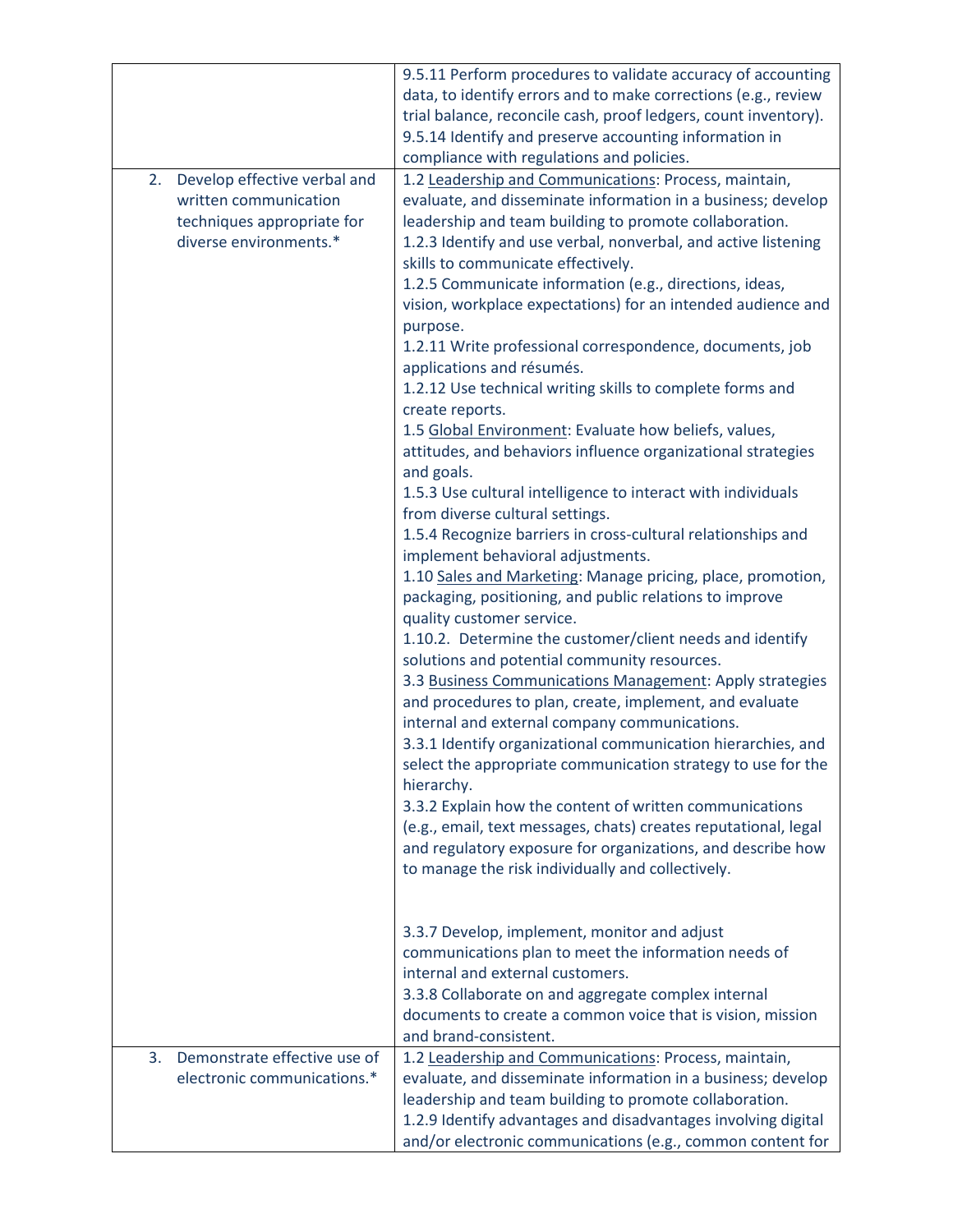|                                                                                                                            | large audience, control of tone, speed, cost, lack of non-<br>verbal cues, potential for forwarding information, longevity).<br>1.4 Knowledge Management and Information Technology:<br>Demonstrate current and emerging strategies and<br>technologies used to collect, analyze, record and share<br>information in business operations.<br>1.4.1 Use office equipment to communicate (e.g., phone,<br>radio equipment, fax machine, scanner, public address<br>systems).<br>1.4.2 Select and use software applications to locate, record,<br>analyze and present information (e.g., word processing, e-<br>mail, spreadsheet, databases, presentation, Internet search<br>engines).<br>1.4.3 Verify compliance with security rules, regulations and<br>codes (e.g., property, privacy, access, accuracy issues, client<br>and patient record confidentiality) pertaining to technology<br>specific to industry pathway.<br>1.4.4 Use system hardware to support software applications.<br>1.4.5 Use information technology tools to maintain, secure,<br>and monitor business records.<br>1.4.6 Use an electronic database to access and create<br>business and technical information.<br>1.4.8 Use electronic media to communicate and follow<br>network etiquette guidelines.<br>5.9 Marketing Communications: Apply the concepts and<br>determine the strategies needed to communicate<br>information about products, services, images, or ideas to<br>achieve desired outcomes that support organizational goals<br>and objectives.<br>5.9.6 Implement word-of-mouth strategies to build brand<br>and to promote products using word-of-mouth strategies.<br>6.3 Business Applications: Apply tools, processes, and<br>procedures to manage the efficient and effective use of<br>technology to achieve organizational goals.<br>6.3.3 Implement collaborative or groupware and cloud<br>computing applications (e.g., services, application, virtual<br>environments) to facilitate projects and business operations.<br>6.3.5 Research and incorporate visual, interactive, and social<br>media content into business communications.<br>6.3.7 Maintain a multimedia website, and test and post<br>website design changes. |
|----------------------------------------------------------------------------------------------------------------------------|------------------------------------------------------------------------------------------------------------------------------------------------------------------------------------------------------------------------------------------------------------------------------------------------------------------------------------------------------------------------------------------------------------------------------------------------------------------------------------------------------------------------------------------------------------------------------------------------------------------------------------------------------------------------------------------------------------------------------------------------------------------------------------------------------------------------------------------------------------------------------------------------------------------------------------------------------------------------------------------------------------------------------------------------------------------------------------------------------------------------------------------------------------------------------------------------------------------------------------------------------------------------------------------------------------------------------------------------------------------------------------------------------------------------------------------------------------------------------------------------------------------------------------------------------------------------------------------------------------------------------------------------------------------------------------------------------------------------------------------------------------------------------------------------------------------------------------------------------------------------------------------------------------------------------------------------------------------------------------------------------------------------------------------------------------------------------------------------------------------------------------------------------------------------------------------------------------------------------------|
| Explain the importance of<br>4.<br>working efficiently and<br>effectively, and describe tools<br>and strategies to improve | 1.4 Knowledge Management and Information Technology:<br>Demonstrate current and emerging strategies and<br>technologies used to collect, analyze, record and share<br>information in business operations.                                                                                                                                                                                                                                                                                                                                                                                                                                                                                                                                                                                                                                                                                                                                                                                                                                                                                                                                                                                                                                                                                                                                                                                                                                                                                                                                                                                                                                                                                                                                                                                                                                                                                                                                                                                                                                                                                                                                                                                                                          |
| time management.*                                                                                                          | 1.4.7 Use personal information management and<br>productivity applications to optimize assigned tasks (e.g.,<br>lists, calendars, address books).                                                                                                                                                                                                                                                                                                                                                                                                                                                                                                                                                                                                                                                                                                                                                                                                                                                                                                                                                                                                                                                                                                                                                                                                                                                                                                                                                                                                                                                                                                                                                                                                                                                                                                                                                                                                                                                                                                                                                                                                                                                                                  |
| 5.<br>Demonstrate an<br>understanding of stress and<br>anger management in the                                             | 1.1 Employability Skills: Develop career awareness and<br>employability skills (e.g., face-to-face, online) needed for                                                                                                                                                                                                                                                                                                                                                                                                                                                                                                                                                                                                                                                                                                                                                                                                                                                                                                                                                                                                                                                                                                                                                                                                                                                                                                                                                                                                                                                                                                                                                                                                                                                                                                                                                                                                                                                                                                                                                                                                                                                                                                             |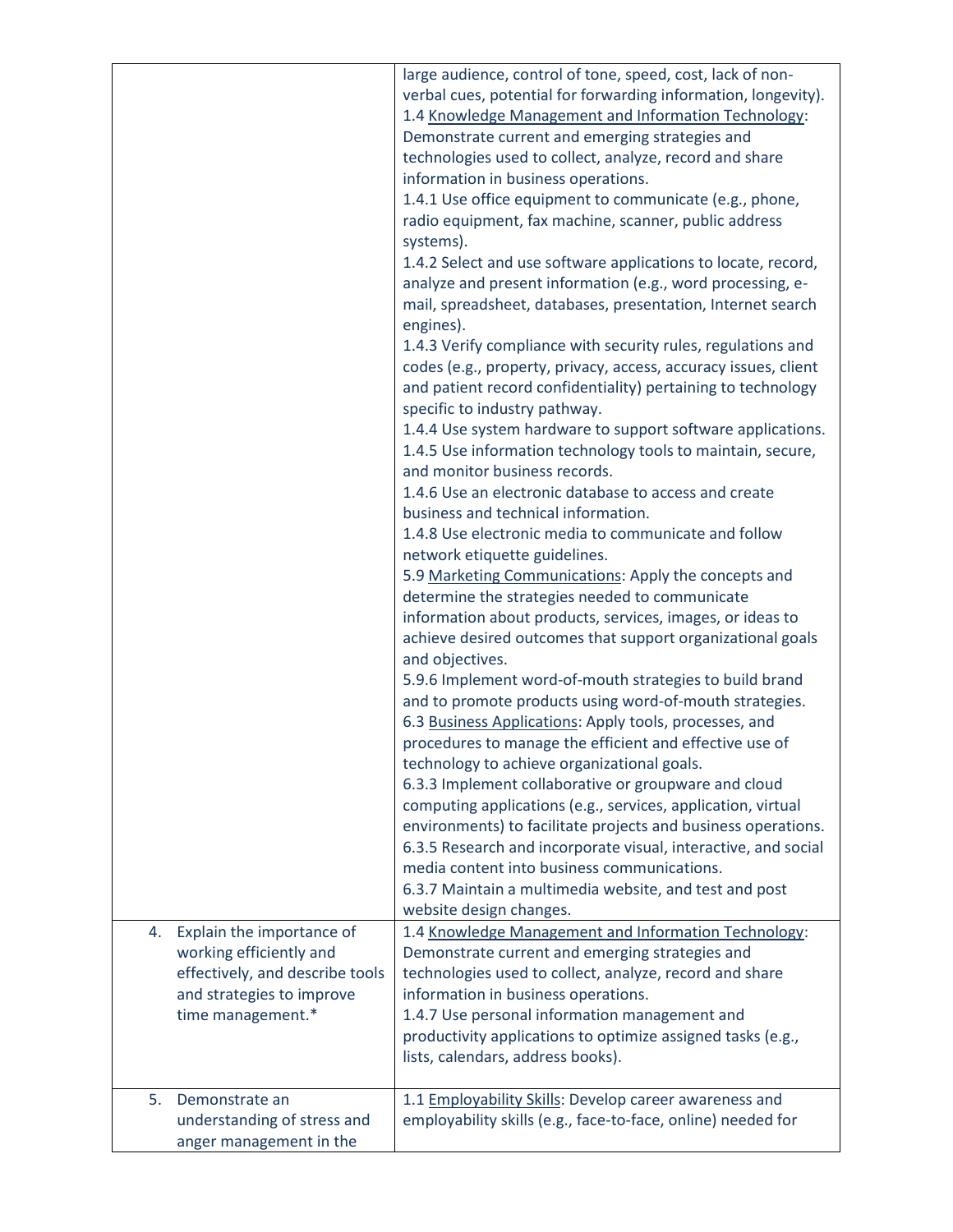|    | workplace and understand<br>the effects of these | gaining and maintaining employment in diverse business                                                      |
|----|--------------------------------------------------|-------------------------------------------------------------------------------------------------------------|
|    | components on the                                | settings.<br>1.1.10 Adapt personal coping skills to adjust to taxing                                        |
|    | workplace.                                       | workplace demands.                                                                                          |
| 6. | Maintain inventory and                           | 7.2 Sourcing and Procurement: Implement sourcing and                                                        |
|    | demonstrate correct                              | procurement activities to obtain resources that enable                                                      |
|    | procedures for purchasing                        | achievement of organizational goals and objectives and to                                                   |
|    | business supplies, equipment,                    | enhance the organization's financial wellbeing.                                                             |
|    | and services.                                    | 7.2.4 Manage the bid or contracting process (e.g., bid                                                      |
|    |                                                  | specification, vendor or supplier search, bid review, selection                                             |
|    |                                                  | of vendor) to achieve business goals.                                                                       |
| 7. | Correctly schedule and                           | 6.2 Information Management: Institute and evaluate                                                          |
|    | manage appointments.*                            | information management tools, policies, procedures and                                                      |
|    |                                                  | strategies to achieve business unit and organizational goals.                                               |
|    |                                                  | 6.2.6 Perform scheduling functions to facilitate on-time,                                                   |
|    |                                                  | prompt completion of work activities (e.g., calendars, travel                                               |
|    |                                                  | arrangements and itineraries, meeting arrangements and                                                      |
|    |                                                  | requests for audio-visual or technical support and                                                          |
|    |                                                  | information).                                                                                               |
| 8. | Plan meetings and events and                     | 1.4 Knowledge Management and Information Technology:                                                        |
|    | coordinate business travel.*                     | Demonstrate current and emerging strategies and                                                             |
|    |                                                  | technologies used to collect, analyze, record and share                                                     |
|    |                                                  | information in business operations.                                                                         |
|    |                                                  | 1.4.7 Use personal information management and                                                               |
|    |                                                  | productivity applications to optimize assigned tasks (e.g.,                                                 |
|    |                                                  | lists, calendars, address books).<br>6.2 Information Management: Institute and evaluate                     |
|    |                                                  | information management tools, policies, procedures and                                                      |
|    |                                                  | strategies to achieve business unit and organizational goals.                                               |
|    |                                                  | 6.2.6 Perform scheduling functions to facilitate on time,                                                   |
|    |                                                  | prompt completion of work activities (e.g., calendars, travel                                               |
|    |                                                  | arrangements, and itineraries, meeting arrangements and                                                     |
|    |                                                  | requests for audio-visual or technical support and                                                          |
|    |                                                  | information).                                                                                               |
| 9. | Recognize the importance of                      | 1.3 Business Ethics and Law: Analyze how professional,                                                      |
|    | ethical behavior in the                          | ethical, and legal behavior contributes to continuous                                                       |
|    | workplace and explain the                        | improvement in organizational performance and regulatory                                                    |
|    | characteristics of an ethical                    | compliance.                                                                                                 |
|    | employee.*                                       | 1.3.3 Use ethical character traits consistent with workplace                                                |
|    |                                                  | standards (e.g., honesty, personal integrity, compassion,                                                   |
|    |                                                  | justice).                                                                                                   |
|    |                                                  | 1.3.8 Verify compliance with computer and intellectual                                                      |
|    |                                                  | property laws and regulations.                                                                              |
|    | 10. Explain the importance of                    | 1.2 Leadership and Communications: Process, maintain,                                                       |
|    | effective teamwork in an                         | evaluate, and disseminate information in a business; develop                                                |
|    | organization.*                                   | leadership and team building to promote collaboration.                                                      |
|    |                                                  | 1.2.4 Use negotiation and conflict-resolution skills to reach                                               |
|    |                                                  | solutions.                                                                                                  |
|    |                                                  | 1.2.7 Use problem-solving and consensus-building techniques<br>to draw conclusions and determine next steps |
|    |                                                  | 1.2.13 Identify stakeholders and solicit their opinions.                                                    |
|    |                                                  |                                                                                                             |